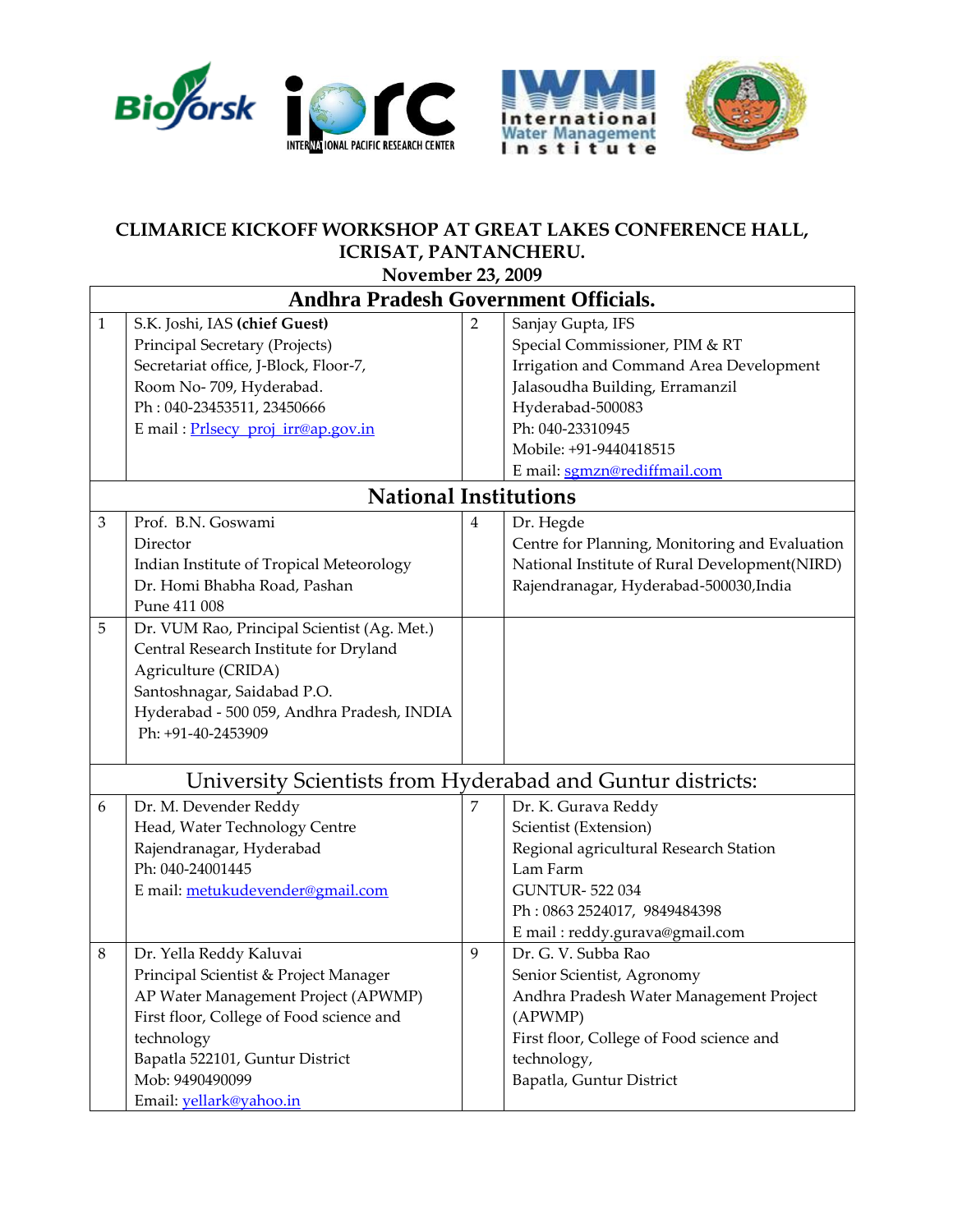





| 10 | I. Rama Krishna Murthy                      |                 |                                             |  |  |  |  |  |
|----|---------------------------------------------|-----------------|---------------------------------------------|--|--|--|--|--|
|    | Joint Director of Agriculture               |                 |                                             |  |  |  |  |  |
|    | Collectorate compound, Guntur               |                 |                                             |  |  |  |  |  |
|    | Ph: 0863-2234308                            |                 |                                             |  |  |  |  |  |
|    | Fax: 0863-2234826                           |                 |                                             |  |  |  |  |  |
|    | Mobile: 9849902748                          |                 |                                             |  |  |  |  |  |
|    | <b>ICRISAT</b>                              |                 |                                             |  |  |  |  |  |
| 11 | Sahrawat, Kanwar                            | 12              | Boomiraj, Kovilpillai                       |  |  |  |  |  |
|    | ICRISAT, Patancheru                         |                 | ICRISAT, Patancheru                         |  |  |  |  |  |
| 13 | Dr. Naveen Prakash Singh                    | 14              | N. Loganadhan                               |  |  |  |  |  |
|    | Senior Scientist (Agricultural Economics)   |                 | <b>WWF</b>                                  |  |  |  |  |  |
|    | Climate Change Project, ICRISAT             |                 | ICRISAT.                                    |  |  |  |  |  |
|    | Ph: 040 30713511                            |                 | Ph: 30713760                                |  |  |  |  |  |
|    | Email: np.singh@cgiar.org                   |                 |                                             |  |  |  |  |  |
|    |                                             | <b>Bioforsk</b> |                                             |  |  |  |  |  |
| 15 | Dr Udaya Sekhar N (Project Co-ordinator)    | 16              | Dr. Nils Otto Kitterød                      |  |  |  |  |  |
|    | Senior Researcher and International         |                 | Researcher                                  |  |  |  |  |  |
|    | Coordinator                                 |                 | The Norwegian Institute for Agriculture and |  |  |  |  |  |
|    | The Norwegian Institute for Agriculture and |                 | Environment (Bioforsk)                      |  |  |  |  |  |
|    | Environment (Bioforsk)                      |                 |                                             |  |  |  |  |  |
|    | Email: Nagothu. Udaya. Sekhar@bioforsk.no   |                 |                                             |  |  |  |  |  |
|    |                                             |                 |                                             |  |  |  |  |  |
| 17 | Dr. Jannes Stolte                           | 18              | Hanne Sorlie                                |  |  |  |  |  |
|    | Researcher                                  |                 | Consultant                                  |  |  |  |  |  |
|    | The Norwegian Institute for Agriculture and |                 | The Norwegian Institute for Agriculture and |  |  |  |  |  |
|    | Environment (Bioforsk)                      |                 | Environment (Bioforsk)                      |  |  |  |  |  |
|    | IPRC, USA                                   |                 |                                             |  |  |  |  |  |
| 19 | Dr. Annamalai                               |                 |                                             |  |  |  |  |  |
|    | Senior Researcher and Graduate Faculty of   |                 |                                             |  |  |  |  |  |
|    | Meteorology                                 |                 |                                             |  |  |  |  |  |
|    | International Pacific Research center,      |                 |                                             |  |  |  |  |  |
|    | University of Hawaii, 1680 East West Road,  |                 |                                             |  |  |  |  |  |
|    | Honolulu, HI 96822 ; USA                    |                 |                                             |  |  |  |  |  |
|    | Phone: +1 808 956 5646                      |                 |                                             |  |  |  |  |  |
|    | $Fax: + 18089569425$                        |                 |                                             |  |  |  |  |  |
|    | Email: hanna@hawaii.edu                     |                 |                                             |  |  |  |  |  |
|    | Norway Embassy                              |                 |                                             |  |  |  |  |  |
| 20 | Ms. Inger Sangnes                           | 21              | Mr. Ole Reider Bergum                       |  |  |  |  |  |
|    | Counsellor-Development                      |                 | <b>First Secretary</b>                      |  |  |  |  |  |
|    | Royal Norwegian Embassy                     |                 | Royal Norwegian Embassy                     |  |  |  |  |  |
|    | 50 C Shanthipath, Chanakyapuri              |                 | Phone - +91 11 41779200                     |  |  |  |  |  |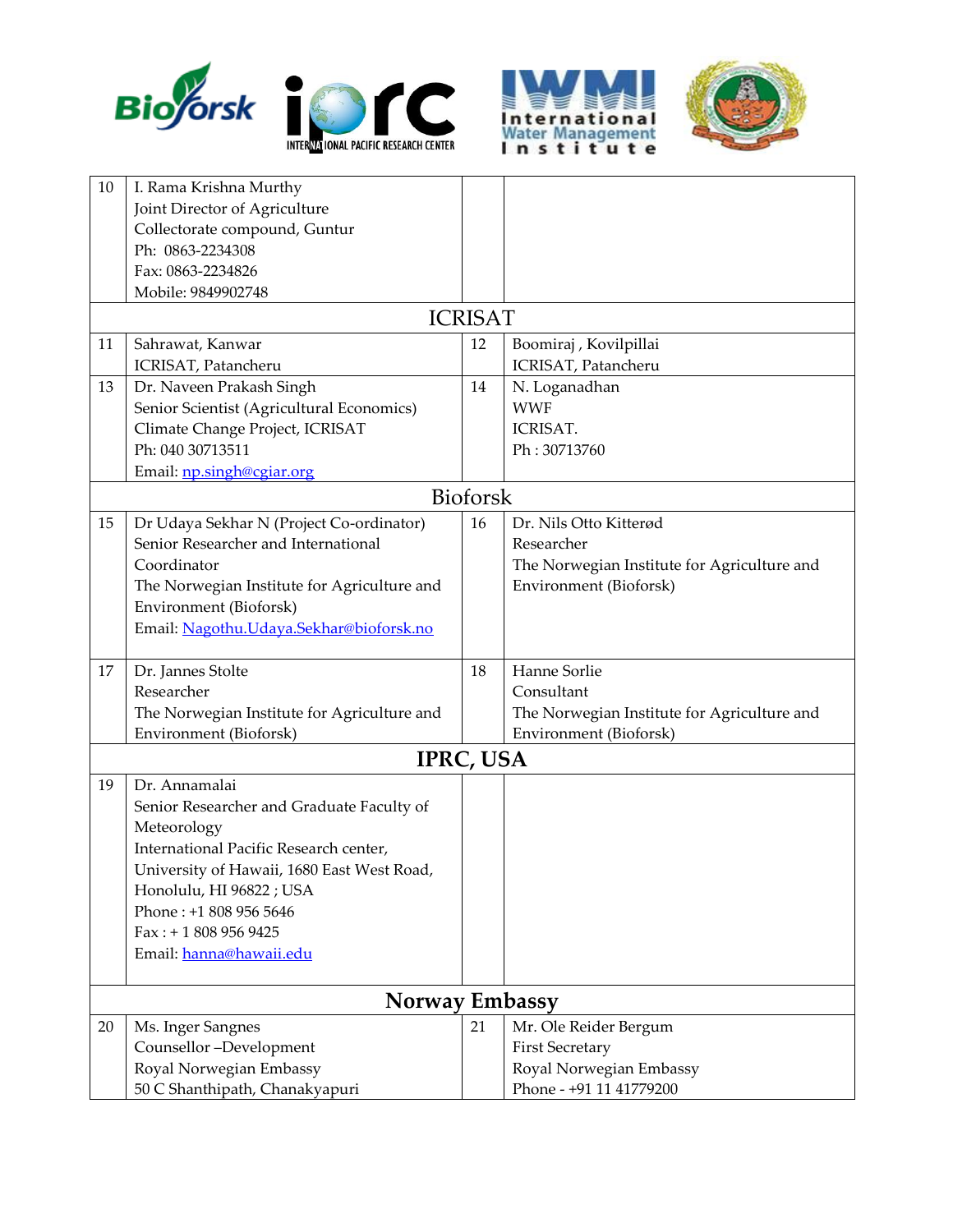





|    | New Delhi - 11 00 21                       |    | Fax +91 11 41680145                              |  |  |  |  |
|----|--------------------------------------------|----|--------------------------------------------------|--|--|--|--|
|    | Phone - +91 11 41779200                    |    |                                                  |  |  |  |  |
|    | Fax +91 11 41680145                        |    |                                                  |  |  |  |  |
| 22 | L. Vijayanathan                            |    |                                                  |  |  |  |  |
|    | Senior Advisor -Environment, Climate and   |    |                                                  |  |  |  |  |
|    | Energy                                     |    |                                                  |  |  |  |  |
|    | Royal Norwegian Embassy                    |    |                                                  |  |  |  |  |
|    | Phone - +91 11 41779200 (extn) 224         |    |                                                  |  |  |  |  |
|    | Fax +91 11 41680145                        |    |                                                  |  |  |  |  |
|    | Email: Loganathan. Vijayanathan@mfa.no     |    |                                                  |  |  |  |  |
|    | <b>IWMI</b>                                |    |                                                  |  |  |  |  |
| 23 | Dr. K. Palanisami                          | 24 | Dr. Paul Pavelic                                 |  |  |  |  |
|    | Director - IWMI Tata Water Policy Program  |    | Senior Researcher - Hydrology                    |  |  |  |  |
|    | International Water Management Institiute  |    | International Water Management Institiute        |  |  |  |  |
|    | ICRISAT, Patancheru, Hyderabad - 502324    |    | ICRISAT, Patancheru, Hyderabad - 502324          |  |  |  |  |
|    | Ph: 040 30713732                           |    | Ph: 040 30713743                                 |  |  |  |  |
|    | E mail: k. palanisami@cgiar.org            |    | Email: p.pavelic@cgiar.org                       |  |  |  |  |
|    |                                            |    |                                                  |  |  |  |  |
| 25 | Dr. Krishna Reddy K.                       | 26 | Mr. Kiran Jella                                  |  |  |  |  |
|    | <b>Special Project Scientist</b>           |    | Scientific Officer                               |  |  |  |  |
|    | International Water Management Institiute  |    | <b>International Water Management Institiute</b> |  |  |  |  |
|    | ICRISAT, Patancheru, Hyderabad - 502324    |    | ICRISAT, Patancheru, Hyderabad - 502324          |  |  |  |  |
|    | Ph: 040 30713741                           |    | Ph: 040 30713738                                 |  |  |  |  |
|    | Email: k.krishnareddy@cgiar.org            |    | Email: <i>j.kiran@cgiar.org</i>                  |  |  |  |  |
|    | <b>TNAU, Coimbatore</b>                    |    |                                                  |  |  |  |  |
| 27 | Dr. V. Geethalakshmi                       | 28 | Dr. C. R. Ranganathan                            |  |  |  |  |
|    | Professor, Agro climate Research Centre    |    | Professor of Mathematics                         |  |  |  |  |
|    | TNAU, Coimbatore -641 003                  |    | Dept of PS&IT,                                   |  |  |  |  |
|    | $Ph: 0422 - 2430657$                       |    | AEC&RI, TNAU,                                    |  |  |  |  |
|    | Mob: 9994433479                            |    | Coimbatore - 641 003                             |  |  |  |  |
|    | Email: geetha@tnau.ac.in                   |    | $0422 - 6611285$                                 |  |  |  |  |
|    |                                            |    | Email: crr@tnau.ac.in                            |  |  |  |  |
| 29 | Dr. Lakshman                               |    |                                                  |  |  |  |  |
|    | Associate Professor, Agro Climate Research |    |                                                  |  |  |  |  |
|    | Centre                                     |    |                                                  |  |  |  |  |
|    | TNAU, Coimbatore - 641 003                 |    |                                                  |  |  |  |  |
|    | <b>NGO</b>                                 |    |                                                  |  |  |  |  |
| 30 | Prasad Vipparla                            | 31 | Mr. Purushotham Reddy                            |  |  |  |  |
|    | Service provider & Organization treasurer  |    | Secretary                                        |  |  |  |  |
|    | Community & Rural Education Society        |    | Pilupu, NGO                                      |  |  |  |  |